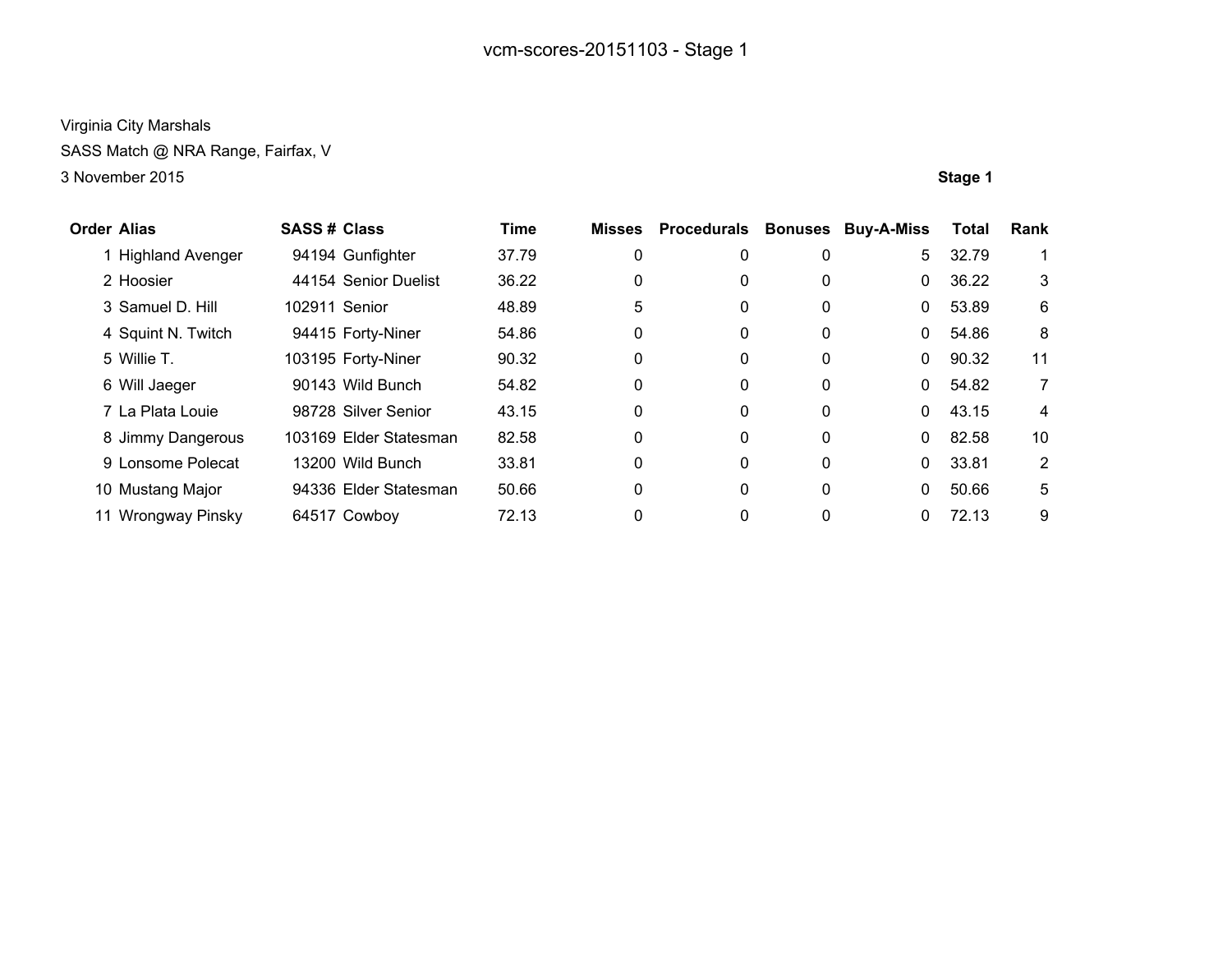SASS Match @ NRA Range, Fairfax, V

| <b>Order Alias</b> |                    | <b>SASS# Class</b> |                        | <b>Time</b> | <b>Misses</b> | <b>Procedurals</b> | <b>Bonuses</b> | <b>Buy-A-Miss</b> | <b>Total</b> | <b>Rank</b>    |
|--------------------|--------------------|--------------------|------------------------|-------------|---------------|--------------------|----------------|-------------------|--------------|----------------|
|                    | 1 Highland Avenger |                    | 94194 Gunfighter       | 30.45       | 5             | 0                  | 0              | 0                 | 35.45        | 2              |
|                    | 2 Hoosier          |                    | 44154 Senior Duelist   | 35.61       | 0             | 0                  | 0              | 5                 | 30.61        | 1.             |
|                    | 3 Samuel D. Hill   | 102911 Senior      |                        | 42.01       | 15            | 0                  | 0              | 0                 | 57.01        | 8              |
|                    | 4 Squint N. Twitch |                    | 94415 Forty-Niner      | 52.35       | 0             | 0                  | 0              | 0                 | 52.35        | 6              |
|                    | 5 Willie T.        |                    | 103195 Forty-Niner     | 72.96       | 45            | $\mathbf{0}$       | 0              |                   | 0 117.96     | 11             |
|                    | 6 Will Jaeger      |                    | 90143 Wild Bunch       | 43.01       | $\mathbf{0}$  | $\mathbf{0}$       | 0              | 0                 | 43.01        | 4              |
|                    | 7 La Plata Louie   |                    | 98728 Silver Senior    | 37.89       | 15            | $\mathbf{0}$       | 0              | 0                 | 52.89        | $\overline{7}$ |
|                    | 8 Jimmy Dangerous  |                    | 103169 Elder Statesman | 63.40       | 10            | $\mathbf{0}$       | 0              | 0                 | 73.40        | 9              |
|                    | 9 Lonsome Polecat  |                    | 13200 Wild Bunch       | 32.62       | 5             | 0                  | 0              | $\Omega$          | 37.62        | 3              |
|                    | 10 Mustang Major   |                    | 94336 Elder Statesman  | 47.07       | 0             | $\mathbf{0}$       | 0              | 0                 | 47.07        | 5              |
|                    | 11 Wrongway Pinsky |                    | 64517 Cowboy           | 77.59       | 5             | $\mathbf{0}$       | 0              | 0                 | 82.59        | 10             |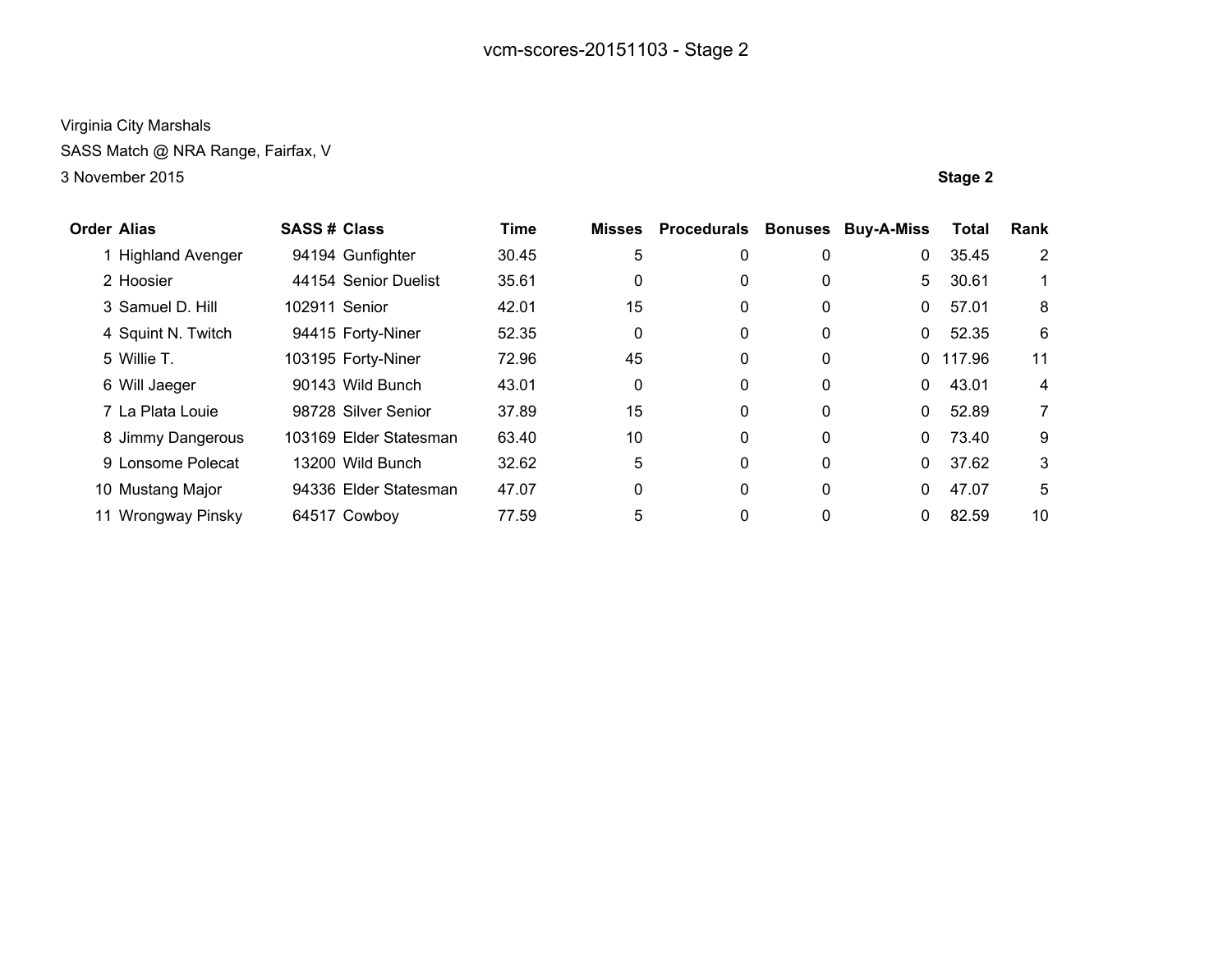SASS Match @ NRA Range, Fairfax, V

| <b>Order Alias</b> |                    | <b>SASS# Class</b> |                        | <b>Time</b> | <b>Misses</b> | <b>Procedurals</b> | <b>Bonuses</b> | <b>Buy-A-Miss</b> | <b>Total</b> | <b>Rank</b>    |
|--------------------|--------------------|--------------------|------------------------|-------------|---------------|--------------------|----------------|-------------------|--------------|----------------|
|                    | 1 Highland Avenger |                    | 94194 Gunfighter       | 30.83       | 0             | 0                  | 0              | 0                 | 30.83        | $\overline{2}$ |
|                    | 2 Hoosier          |                    | 44154 Senior Duelist   | 31.34       | 0             | 0                  | 0              | $\mathbf{0}$      | 31.34        | 3              |
|                    | 3 Samuel D. Hill   | 102911 Senior      |                        | 43.76       | 0             | 0                  | 0              | $\mathbf{0}$      | 43.76        | 5              |
|                    | 4 Squint N. Twitch |                    | 94415 Forty-Niner      | 56.04       | 0             | $\mathbf{0}$       | 0              | 0                 | 56.04        | 8              |
|                    | 5 Willie T.        |                    | 103195 Forty-Niner     | 88.95       | 5             | $\mathbf{0}$       | 0              | 0                 | 93.95        | 11             |
|                    | 6 Will Jaeger      |                    | 90143 Wild Bunch       | 45.99       | $\mathbf{0}$  | $\mathbf{0}$       | 0              | 0                 | 45.99        | 6              |
|                    | 7 La Plata Louie   |                    | 98728 Silver Senior    | 36.70       | 0             | $\mathbf{0}$       | 0              | 0                 | 36.70        | 4              |
|                    | 8 Jimmy Dangerous  |                    | 103169 Elder Statesman | 71.21       | 0             | 0                  | 0              | $\Omega$          | 71.21        | 9              |
|                    | 9 Lonsome Polecat  |                    | 13200 Wild Bunch       | 32.60       | $\mathbf{0}$  | $\mathbf{0}$       | 0              | 5                 | 27.60        | 1.             |
|                    | 10 Mustang Major   |                    | 94336 Elder Statesman  | 46.05       | 0             | $\mathbf{0}$       | 0              | 0                 | 46.05        | 7              |
|                    | 11 Wrongway Pinsky |                    | 64517 Cowboy           | 81.31       | 10            | $\mathbf{0}$       | 0              | 0                 | 91.31        | 10             |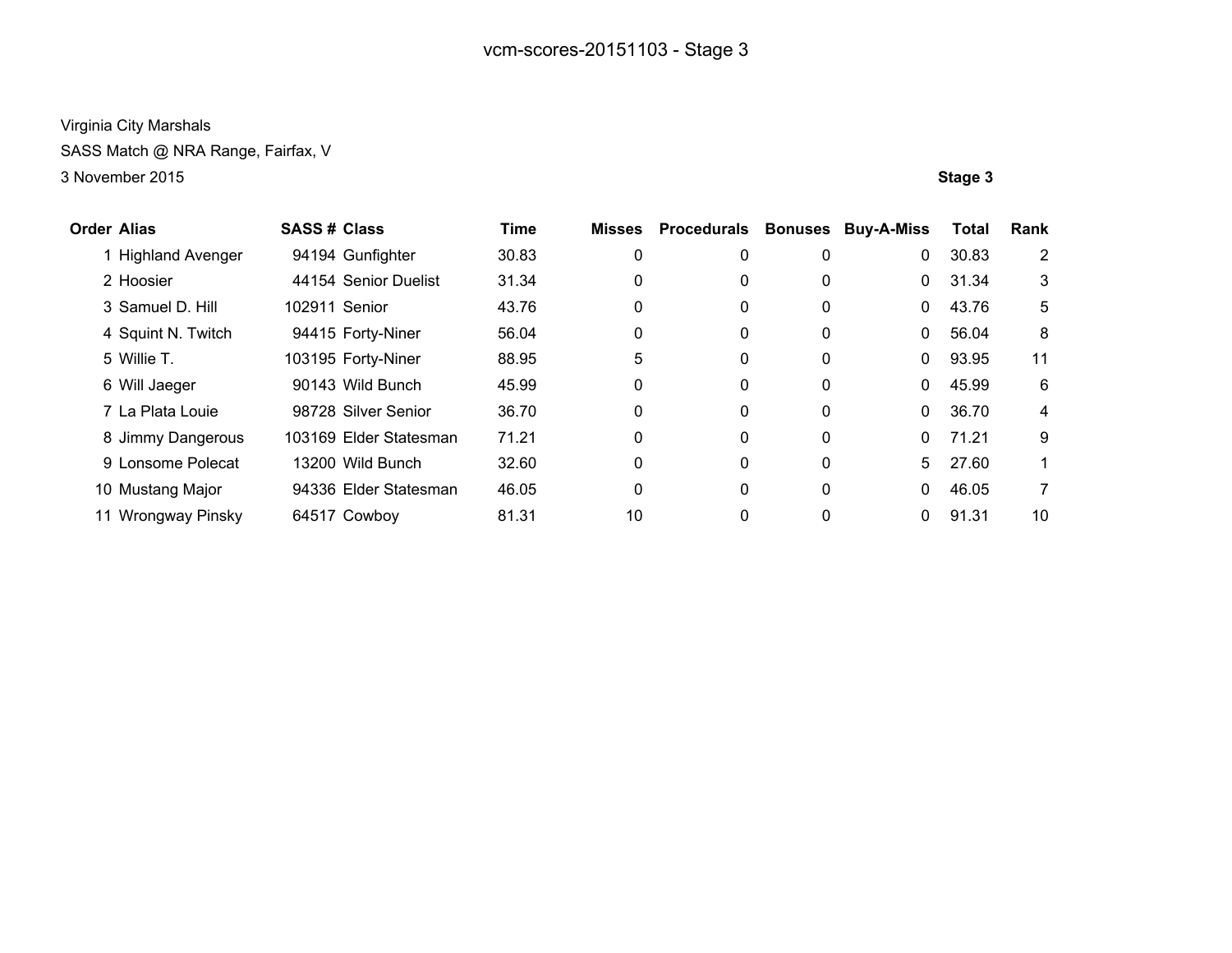SASS Match @ NRA Range, Fairfax, V

| <b>Order Alias</b> |                         | <b>SASS# Class</b> |                        | <b>Time</b> | <b>Misses</b> | <b>Procedurals</b> | <b>Bonuses</b> | <b>Buy-A-Miss</b> | <b>Total</b> | Rank |
|--------------------|-------------------------|--------------------|------------------------|-------------|---------------|--------------------|----------------|-------------------|--------------|------|
|                    | <b>Highland Avenger</b> |                    | 94194 Gunfighter       | 32.22       | 0             | 0                  | 0              | 0                 | 32.22        | 2    |
|                    | 2 Hoosier               |                    | 44154 Senior Duelist   | 35.34       | 0             | 0                  | 0              | 0                 | 35.34        | 3    |
|                    | 3 Samuel D. Hill        | 102911 Senior      |                        | 46.50       | 10            | 10                 | 0              | 0                 | 66.50        | 8    |
|                    | 4 Squint N. Twitch      |                    | 94415 Forty-Niner      | 55.50       | 0             | 0                  | 0              | 0                 | 55.50        | 6    |
|                    | 5 Willie T.             |                    | 103195 Forty-Niner     | 63.80       | 45            | 0                  | 0              | 0.                | 108.80       | 11   |
|                    | 6 Will Jaeger           |                    | 90143 Wild Bunch       | 49.61       | 0             | 10                 | 0              | 0                 | 59.61        | 7    |
|                    | 7 La Plata Louie        |                    | 98728 Silver Senior    | 37.84       | 5             | 0                  | 0              | 0                 | 42.84        | 4    |
|                    | 8 Jimmy Dangerous       |                    | 103169 Elder Statesman | 75.01       | 0             | 0                  | 0              | 0                 | 75.01        | 9    |
|                    | 9 Lonsome Polecat       |                    | 13200 Wild Bunch       | 30.39       | 0             | 0                  | 0              | 0                 | 30.39        |      |
|                    | 10 Mustang Major        |                    | 94336 Elder Statesman  | 47.34       | 0             | 0                  | 0              | 0                 | 47.34        | 5    |
| 11                 | Wrongway Pinsky         |                    | 64517 Cowboy           | 76.31       | 0             | 0                  | 0              | 0                 | 76.31        | 10   |